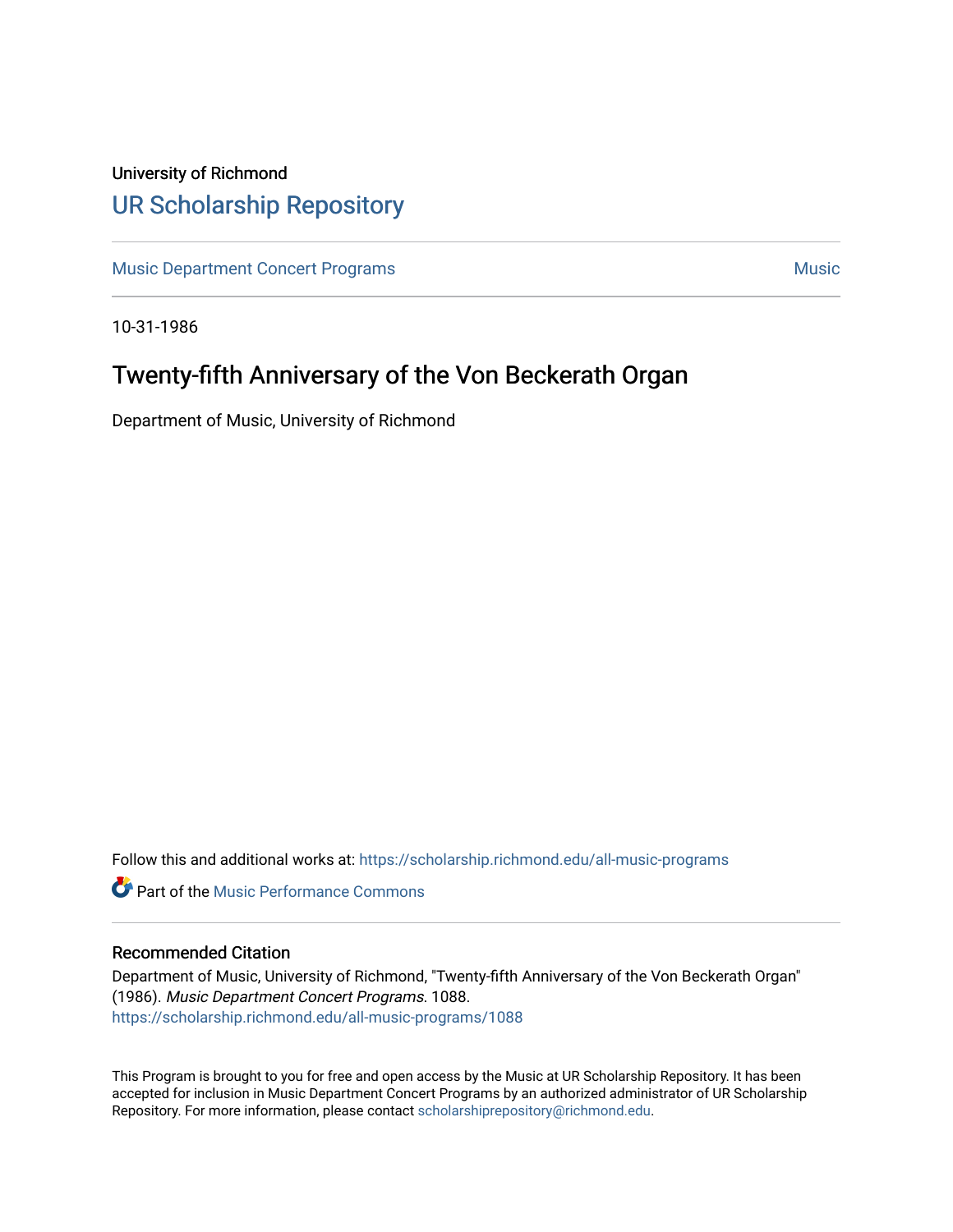

**UNIVERSITY** OF RICHMOND

## Department of Music

October 31, 1986 Cannon Chapel 8:15 PM

## TWENTY-FIFTH ANNIVERSARY OF THE VON BECKERATH ORGAN

SUZANNE BUNTING, Organ

Prelude and Fugue in G minor

Chorale Preludes

*t,* 

Ach Bleib bei Uns, Herr Jesu Christ (BWV 649) 0 Mensch, Bewein' Dein' Sunde Gross (BWV 622)

Fantasia and Fugue in G minor (BWV 542)

Introduction and Passacaglia

Sweet Sixteenths (A Concert Rag for Organ)

Variations on "America" (1891)

Dietrich Buxtehude (1637-1707)

> *J.* S. Bach (1685-1750)

Max Reger (1873-1916)

William Albright (b. 1944)

> Charles Ives (1874-1954)

Ushers are members of the University Lake Society

Next: University Band Concert, Gene Anderson, Conductor November 5., 1986, 8: 15 PM Camp Theatre